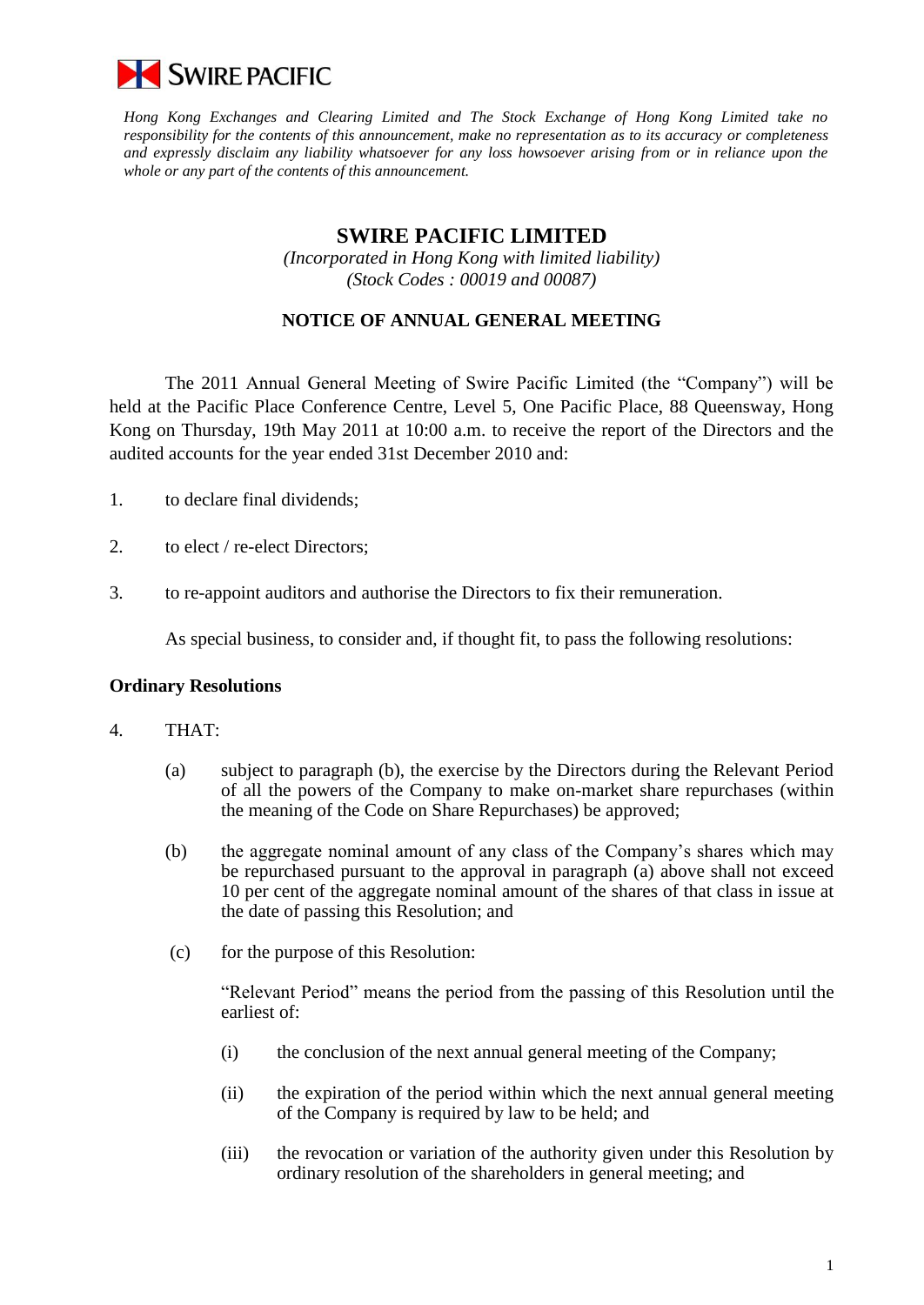

references to "shares" include securities which carry a right to subscribe for or purchase shares.

- 5. THAT:
	- (a) subject to paragraph (b), the exercise by the Directors during the Relevant Period of all the powers of the Company to allot, issue and deal with additional shares and to make or grant offers, agreements and options which will or might require the exercise of such powers during or after the end of the Relevant Period be approved;
	- (b) the aggregate nominal amount of shares of any class allotted or agreed conditionally or unconditionally to be allotted (whether pursuant to an option or otherwise) by the Directors pursuant to the approval in paragraph (a), otherwise than pursuant to (i) a Rights Issue or (ii) any scrip dividend or similar arrangement providing for the allotment of shares in lieu of the whole or part of a dividend on shares, shall not exceed the aggregate of 20 per cent of the aggregate nominal amount of the shares of that class in issue at the date of passing this Resolution provided that the aggregate nominal amount of the shares of any class so allotted (or so agreed conditionally or unconditionally to be allotted) pursuant to this Resolution wholly for cash shall not exceed 5 per cent of the aggregate nominal amount of the shares of that class in issue at the date of passing this Resolution; and
	- (c) for the purpose of this Resolution:

"Relevant Period" means the period from the passing of this Resolution until the earliest of:

- (i) the conclusion of the next annual general meeting of the Company; and
- (ii) the expiration of the period within which the next annual general meeting of the Company is required by law to be held; and
- (iii) the revocation or variation of the authority given under this Resolution by ordinary resolution of the shareholders in general meeting; and

"Rights Issue" means an offer of shares to holders of shares or any class thereof on the register on a fixed record date in proportion to their then holdings of such shares or class thereof (subject to such exclusion or other arrangements as the Directors may deem necessary or expedient in relation to fractional entitlements or having regard to any restrictions or obligations under the laws of, or the requirements of any recognised regulatory body or any stock exchange in, any territory outside Hong Kong).

6. THAT the aggregate fees paid to the Directors in any one year shall not exceed HK\$9 million.

By order of the Board **David Fu**  Secretary

Hong Kong, 8th April 2011